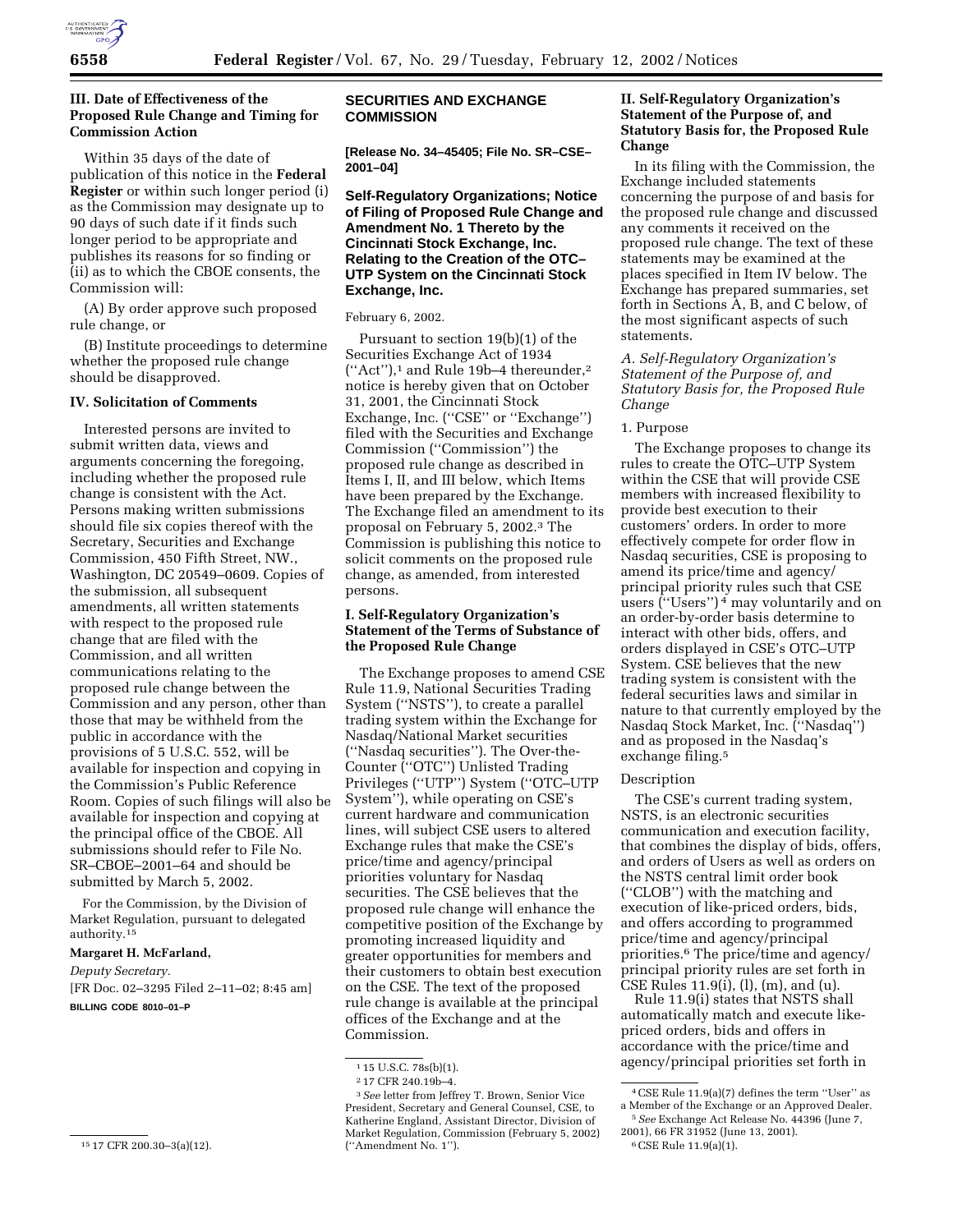Rules 11.9(l) and (m).7 Rule 11.9(l) provides that public agency orders to buy or sell at a particular price shall, in all cases except execution of such an order pursuant to a limit order guarantee, have priority over all other bids and offers on NSTS at the same price. In addition, Rule 11.9(l) imposes price/time priority on all bids and offers, except those executed pursuant to Rule 11.9(u), such that the first in line at the best price shall be executed.<sup>8</sup>

Rule 11.9(m) requires that each Approved Dealer 9 or other Proprietary Member 10 when trading on the exchange for its own account or as agent for professional agency orders 11 yield priority to (1) All public agency orders in the CLOB at prices equal to, or better than, the Dealer's order, bid, or offer; and (2) all orders, bids, and offers of an Approved Dealer or other Proprietary Member for its own accounts or as agent for professional agency orders entered in NSTS (i) at an earlier time than the Dealer's order, bid, or offer, or (ii) in the case of Approved Dealers when trading for their own account against public agency orders they represent as agent pursuant to Rule 11.9(u).

Rule 11.9(u), ''Preferencing Rule,'' permits orders to be preferenced to particular Approved Dealers and executed at the same price as current Approved Dealer bids, offers, and professional agency displayed orders without regard to the time priority of such bids, offers, and displayed orders.12

To accommodate the introduction of the OTC–UTP System, CSE is amending the above rules, where necessary, to clarify that the price/time and agency/ principal priorities are voluntary with respect to trading in Nasdaq securities. For example, subparagraph (2) will be added to Rule 11.9(i) to provide that ''the OTC–UTP System will match and execute like-priced orders, bids, and offers when specifically instructed by

11CSE Rule 11.9(a)(10) defines ''professional agency order'' as an order entered by a User as agent for the account of a broker-dealer, a futures commission merchant, or a member of a contract market.

12*See* CSE Rule 11.9(u).

the CSE Users. Subject to the obligations of Rule 12.10, Best Execution, Users may choose to execute like-priced orders without regard to the price/time and agency/principal priorities set forth in Rules  $11.9(1)$  and  $(m)$ ."<sup>13</sup> Similarly, Rule 11.9(l) will be amended to state that ''Public Agency orders, except in Nasdaq/NM securities traded through the OTC–UTP System, \* \* \* shall have priority.  $* * * "14"$ 

In addition, the CSE system algorithms that enforce the price/time and agency/principal priority rules will be modified to comply with the voluntary order interaction of the OTC– UTP System. However, Rule 12.6, Customer Priority, which is CSE's ''Manning'' rule will not be amended and will continue to be enforced as written on CSE Designated Dealers.

#### Discussion

CSE's Preferencing Rule (Rule 11.9(u)) was a step towards creating a more competitive environment for exchangelisted securities traded on a UTP basis on the CSE. By adopting a rule that permits CSE dealers to execute customer orders without regard to the time priority of other CSE dealer orders, bids, and offers, the CSE introduced elements of a dealer market, such as Nasdaq, into its exchange structure. In approving preferencing on CSE, the Commission recognized that, ''the CSE combines the features of both exchange and over-thecounter markets.'' 15 Further, the Commission stated that:

[t]hus, the NSTS system provides a central location for CSE dealers to interact in a manner similar to a traditional exchange trading floor. Preferencing, however, suspends time priority between professional trading interest so that the multiple CSE dealers can execute their own customer orders without interruption by other dealers and is more akin to trading in the over-thecounter markets.16

While the Commission was cautious in supporting preferencing at its inception, CSE has proven that the quality of executions pursuant to the Preferencing Rule are equal to, and often exceed, the quality of executions on the primary markets for exchange-listed securities. As the data published pursuant to Rule 11Ac1–5 demonstrates, CSE execution quality consistently

exceeds that of the New York Stock Exchange, Inc. (''NYSE'') and the American Stock Exchange LLC, the two primary listed markets. Indeed, CSE numbers are better than those of the NYSE in such categories as effective spread, execution speed, and percent of executions outside the quoted market. Clearly, eliminating time priority among CSE dealers has benefited CSE customers through better prices and faster service.

CSE now seeks to expand on these benefits by introducing the OTC-UTP System, which makes price/time and agency/principal priorities for bids, offers, and orders in Nasdaq securities voluntary among CSE market participants. The CSE believes that such an open architecture is necessary to attract liquidity from various market participants, including dealers, orderentry firms, ECNs, ATSs, and public customers. As greater liquidity is introduced into CSE, the competitive efficiencies of this open structure will generate greater opportunities for order interaction as well as faster and cheaper executions for public customers. In summarizing the congressional intent of section 11A of the Act, the Commission stated in its Concept Release on Issues Relating to Market Fragmentation that

Investor interests are best served by a market structure that, to the greatest extent possible, maintains the benefits of both an opportunity for interaction of all buying and selling interest in individual securities and fair competition among all types of market centers seeking to provide a forum for the execution of securities transactions.17

The CSE believes that the freely competitive nature of the OTC-UTP System will attract new CSE Users and greater liquidity to the Exchange. As liquidity begets liquidity, order interaction increases and investors are better served. Once the algorithmic controls are removed and replaced by the voluntary—to the extent that volition is constrained by the duty of best execution—interaction of bids, offers, and orders, the CSE believes that its quote driven market will be on a level playing field with Nasdaq and an era of true price competition in Nasdaq securities may begin. By combining fair competition with opportunities for increased order interaction, the CSE believes it has proposed a mechanism to achieve the goals of section 11A of the Act.

As the Commission is aware, Nasdaq members trade without regard to price and time priority and intend to do so

<sup>7</sup>*See* CSE Rule 11.9(i).

<sup>8</sup>*See* CSE Rule 11.9(l).

<sup>9</sup>CSE Rule 11.9(a)(4) defines ''Approved Dealer'' as a Designated Dealer, a Contributing Dealer, or a specialist or market maker registered as such with another exchange or national securities association with respect to any Designated Issue.

<sup>10</sup>Article I, Section 1(k) of CSE By-Laws defines ''Proprietary Member'' as a person who was a ''regular member'' prior to the effective date of these By-Laws or a person who, pursuant to the provisions of Article II of these By-Laws, has applied for, and been admitted to, membership as a proprietary member subsequent to the effective date of these By-Laws.

<sup>13</sup>*See* Proposed Rule 11.9(i)(2). The CSE notes that with regard to matched like-priced orders delivered to CSE by Users, such like-priced orders are executed on CSE's OTC–UTP System at the moment in time (as captured by the User's system time stamp) that the matched like-priced orders are sent to CSE

<sup>14</sup>*See* Proposed Rule 11.9(l).

<sup>15</sup>*See* Exchange Act Release No. 37046 (March 29, 1996), 61 FR 15322 (April 5, 1996). 16 *Id.*

<sup>17</sup>*See* Exchange Act Release No. 42450 (February 23, 2000), 65 FR 10577 (February 28, 2001) (emphasis added).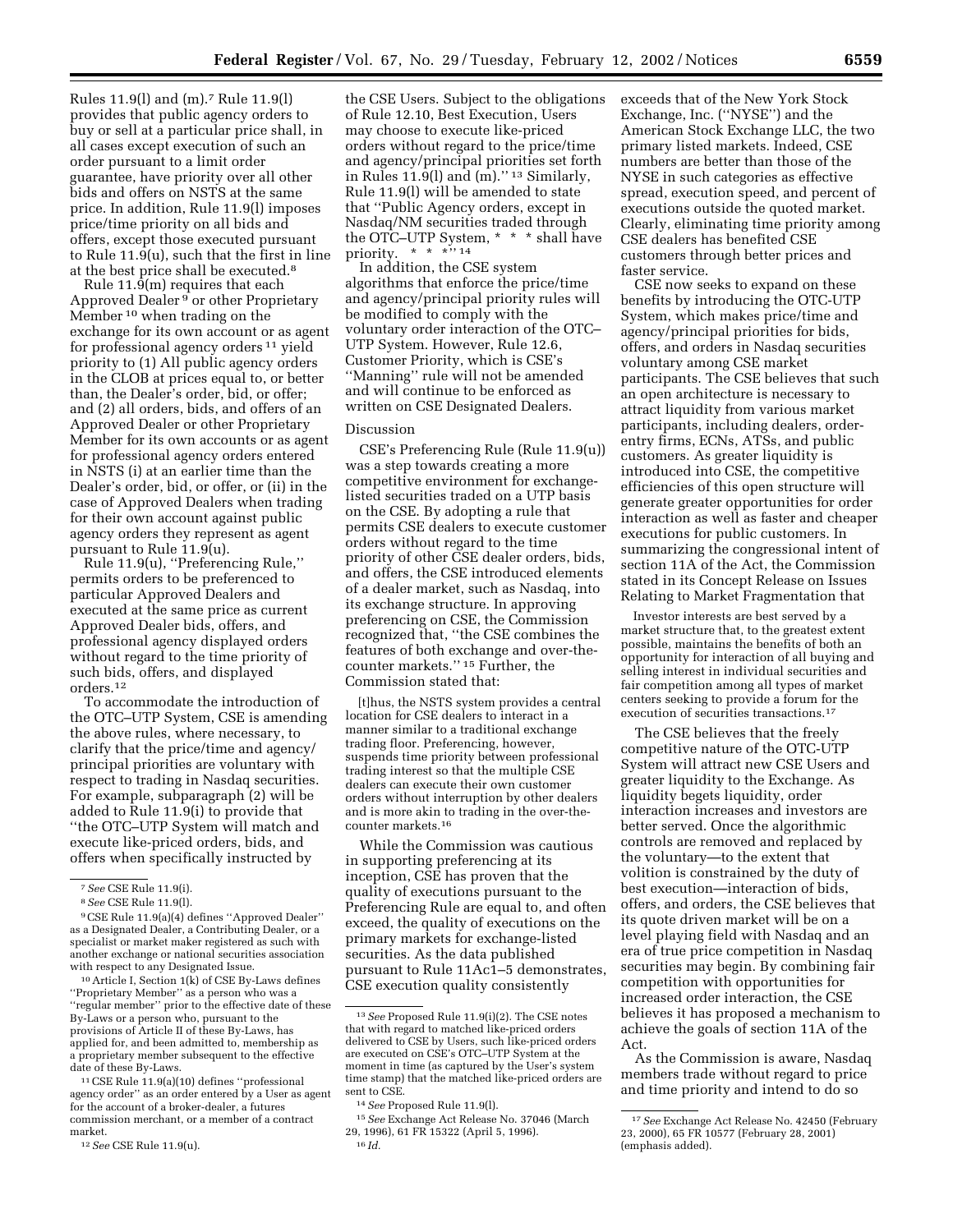when Nasdaq becomes an exchange. Nasdaq market makers may execute customer orders without regard to other Nasdaq bids, offers, displayed customer orders, and without being executed through a Nasdaq system. Nasdaq believes that its model promotes competition among various market participants while balancing the fundamental values necessary for the protection of investors. As stated by Nasdaq, ''[i]n the real world of investor needs, price is not a simple issue. In most cases, size and immediacy are also a consideration, and the most efficient execution may not take place at the inside.''18

The Commission affirmed this model in its recent approval of Nasdaq's SuperMontage system.19 SuperMontage is a Nasdaq system that provides for the enhanced display of quotes and orders combined with certain execution functionalities based upon multiple priority algorithms. Nasdaq believes that SuperMontage, ''advances the fairness and efficiency of the handling of individual limit orders—without inhibiting the creativity of the competitive marketplace which serves the interests of all investors.''20 Nasdaq preserves its creativity by making SuperMontage voluntary. Nasdaq market makers holding customer orders do not have to place them into the SuperMontage order facility and may execute such orders at any price and at any time without regard to the time and price algorithms of SuperMontage (subject, of course, to the obligations of providing best execution).

In approving SuperMontage, the Commission noted that

Today most orders in Nasdaq securities are executed directly between Nasdaq participants, not using Nasdaq systems. No price/time priority rules apply to this trading, other than a market maker's duty to protect its customer limit orders before trading as principal. While price priority is generally honored as a market principle in executing orders outside of Nasdaq's systems, time priority is not accorded to quotes in this trading. Even after SuperMontage is implemented, many orders probably will be executed outside of SuperMontage free from time priorities.<sup>21</sup>

According to the NASD, only 26 percent of share volume and 36 percent of trades in Nasdaq are executed using

SOES and SelectNet.<sup>22</sup> This leaves approximately 70 percent of Nasdaq volume to be executed outside any price and time priority rules. The Commission has stated that, ''[i]t is unlikely that market makers will enter customer market orders into SuperMontage rather than simply internalizing them directly.''23

The question then is whether Nasdaq's exchange status, if approved, should require Nasdaq to change its general lack of price and time priority. Nasdaq certainly believes that no change is necessary. Nasdaq's proposed exchange rules do not create any price or time priorities separate and apart from the voluntary provisions of SuperMontage. The Commission, in publishing notice of Nasdaq's application for registration as an exchange, raised certain implications related to Nasdaq's separation from the NASD and its application to be an exchange.24 While this list of implications likely was not intended to be exhaustive, the Commission did not raise whether Nasdaq should be required to impose price and time priority in order to become an exchange.

The CSE, however, brought this matter before the Commission in its comment letter on Nasdaq's exchange application.25 The CSE emphasized that a competitive response to Nasdaq would be necessary. In filing its exchange rules without providing for general price/time priority and mandatory centralization of order interaction, Nasdaq apparently believes that the Commission will approve Nasdaq's decentralized market model. Similarly, the CSE is proposing its OTC–UTP System because CSE believes that its proposed market structure is both consistent with the federal securities laws and promotes competition and efficient execution practices for the ultimate benefit of public investors.

#### Regulatory Oversight

The Exchange will oversee the OTC– UTP System in the same manner and using the same techniques as used for trading through NSTS. Given the significance of Rule 12.10, Best Execution, in the operation of the OTC– UTP System, however, the Exchange is designing new automated exception reports to track unusual trading activity that may indicate a failure to provide best execution. The unusual trading activity review will include, but not be

limited to, a review of trades at prices inferior to preexisting bids, offers, and orders, particularly, trades inferior to public agency orders on the CLOB. The surveillance procedures should reduce the possibility of inadvertent mishandling of orders and should detect trading abuses that may be related to a denial of best execution. In addition, these regulatory measures should induce Users to generally honor price priority across all bids, offers, and orders, on the CSE, and thereby increase the likelihood of order interaction on the CSE.

The Regulatory Staff also will include in its annual examination of members a review of order handling and execution practices in light of the daily exception reports generated by the Exchange. The Exchange believes that its proposed regulatory measures exceed those applied by NASD Regulation to trading on Nasdaq and should assure the Commission that trading activity related to the OTC–UTP System will be performed in accordance with the just and equitable principles of trade as required by the Act.

### 2. Statutory Basis

The Exchange believes that the proposed rule change is consistent with the provisions of section 6(b) of the Act,<sup>26</sup> in general, and section  $6(b)(5)$  of the Act,27 in particular, which requires, among other things, that the rules of an exchange be designed to promote just and equitable principles of trade, to remove impediments to and perfect the mechanism of a free and open market and a national market system, and, in general, to protect investors and the public interest.

## *B. Self-Regulatory Organization's Statement on Burden on Competition*

The Exchange does not believe that the proposed rule change will impose any burden on competition that is not necessary or appropriate in furtherance of the purposes of the Act.

### *C. Self-Regulatory Organization's Statement on Comments on the Proposed Rule Change Received From Members, Participants or Others*

The Exchange has neither solicited nor received written comments on the proposed rule change.28

<sup>18</sup>*See* letter from Richard Ketchum, President, NASD to Jonathan G. Katz, Secretary, Commission (May 22, 2000) (''Market Fragmentation Letter'').

<sup>19</sup>*See* Exchange Act Release No. 43514 (November 3, 2000), 65 FR 69084 (November 15, 2000) (''SuperMontage Order'').

<sup>20</sup>*See* Market Fragmentation Letter, *supra* note 18.

<sup>21</sup>*See* SuperMontage Order, *supra* note 19.

<sup>22</sup> *Id.*, at Note 222.

<sup>23</sup> *Id.*, at 26.

<sup>24</sup>*Supra* note 5 at 31953.

<sup>25</sup>*See* letter from Jeffrey T. Brown, General Counsel, CSE, to Jonathan G. Katz, Secretary, Commission (August 28, 2001).

<sup>26</sup> 15 U.S.C. 78f(b).

<sup>27</sup> 15 U.S.C. 78f(b)(5).

<sup>28</sup>The Commission received a comment letter from the Nasdaq and a response to the letter from the CSE. Both letters are available in the Commission's Public Reference Room. *See* letter from Richard G. Ketchum, President, Nasdaq, to Jonathan G. Katz, Secretary, Commission (January 9, 2002) and letter from Jeffrey T. Brown, Senior Vice